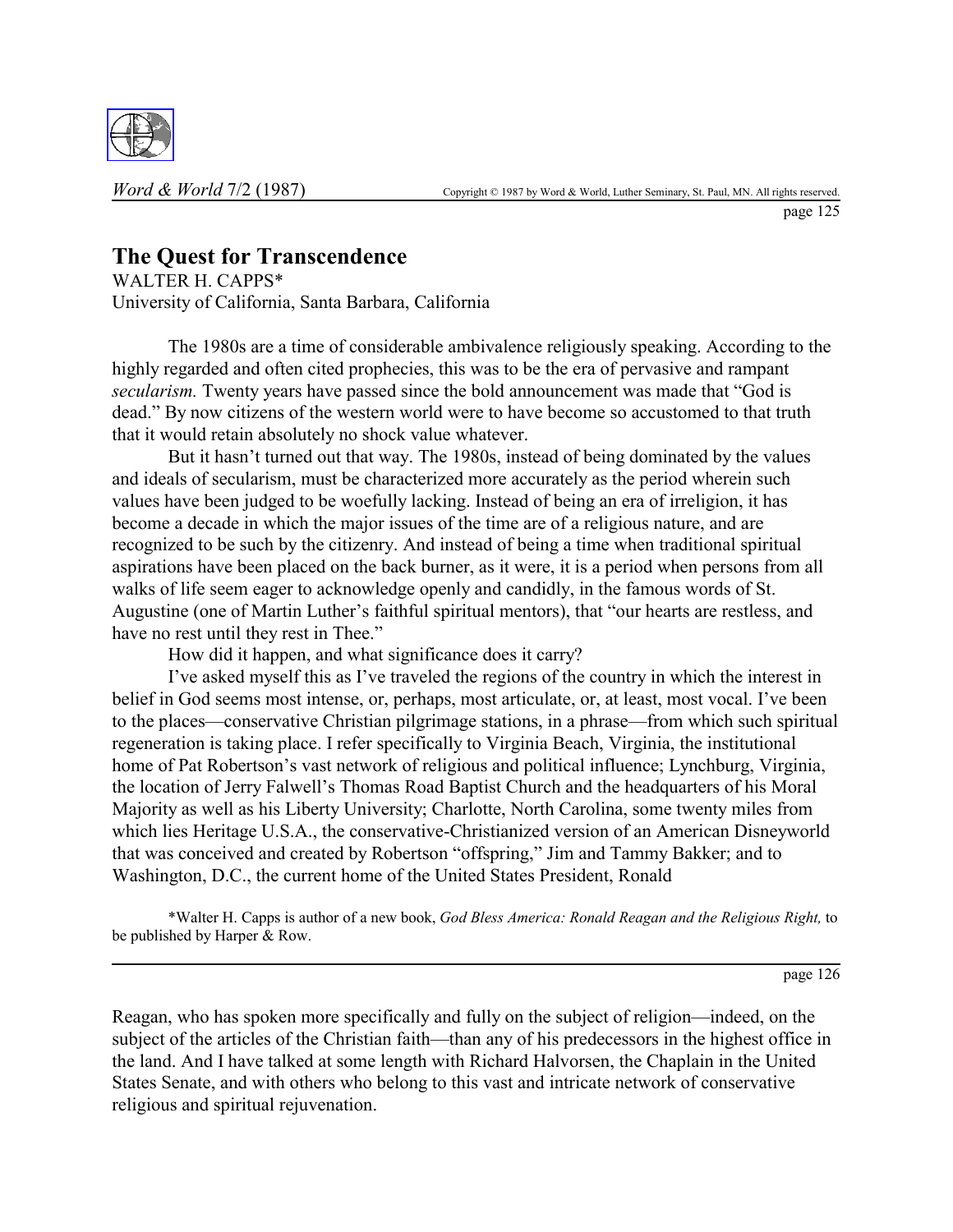### I. THE SHIFT TO THE RIGHT

It is a remarkable phenomenon when one looks at it; as many as 60 million Americans owning some identification with the movement referred as the New Religious Right or, perhaps more accurately, the Christian Right! It is extraordinary, in an age like ours, that Pat Robertson's operation would be funded in the amount of \$235 million annually, much of it derived from the \$10 to \$25 per month offerings of American senior citizens on fixed incomes, and under the threat of diminished Social Security income. It would never have been predicted, even ten years ago, that a Southern Baptist preacher from Lynchburg, Virginia, would be invited to the White House for consultation, to give the President "the benefit of his thinking" even on matters related to the foreign policy of the nation. And who would have suspected, a decade or two ago, that the United States Senate would be held in extended session to debate such weighty national issues as the propriety of school prayer, the implications of the Supreme Court's decision on abortion, or even whether the family should be identified as the fundamental unit of society? And would anyone have been able to forecast that the Supreme Court itself would agonize over whether school children should be allowed to have a moment or two of silence (for prayer or meditation) before beginning their day's work, or over whether it is appropriate for the citizens of Pawtucket, Rhode Island, to include a nativity creche in their annual Christmas display, or whether the interdict against interracial dating at Bob Jones University in Greenville, South Carolina, is a matter that belongs to civil rights or to freedom of religion? No one would have guessed that religious issues of this kind would so thoroughly dominate the nation's social and cultural agenda. None of it should have happened, that is, if this were a time, as was predicted, of extensive and thorough secularism.

But the most telling aspect is that even many of those who would have been opposed initially to such developments have come to offer alternative plans for spiritual regeneration. And by their offerings they confirm that spiritual regeneration is necessary or, at least, that it makes some sense that the nation be involved this way today. One thinks specifically, in this regard, of the current modification and increased conservatisation of the political agenda of more liberal elements within the society. One can cite the respect that President Reagan elicits when he seizes opportunities to convey his own understanding of the meaning of the faith. Not insignificant, in this regard, is the fact that the presidential candidates for the election in 1988 recognize that the allegiance and support of the conservative Christian community stands as a necessary element in their desire for success. And there are less obvious signs; the fact that Robert Bellah's new book, *Habits of the Heart*—an analysis of the spiritual character, following Alexis de Tocqueville, who was influenced by Blaise Pascal ("the heart"

page 127

has reasons that reason doesn't know") and who in turn was influenced by St. Augustine ("our hearts are restless, and have no rest until they rest in thee")—has won a variety of national book awards, and is being read and studied by individuals and groups throughout the land. And another: the fact that the Brookings Institution in Washington, D.C. (and hardly an expected source) would issue publications confirming that strong, recognizable, and shared spiritual values are absolutely necessary to the ongoing vitality of a democratic society. All of this is eloquent and impressive demonstration that ours is a religious rather than a secular age, an age in which spiritual considerations dominate.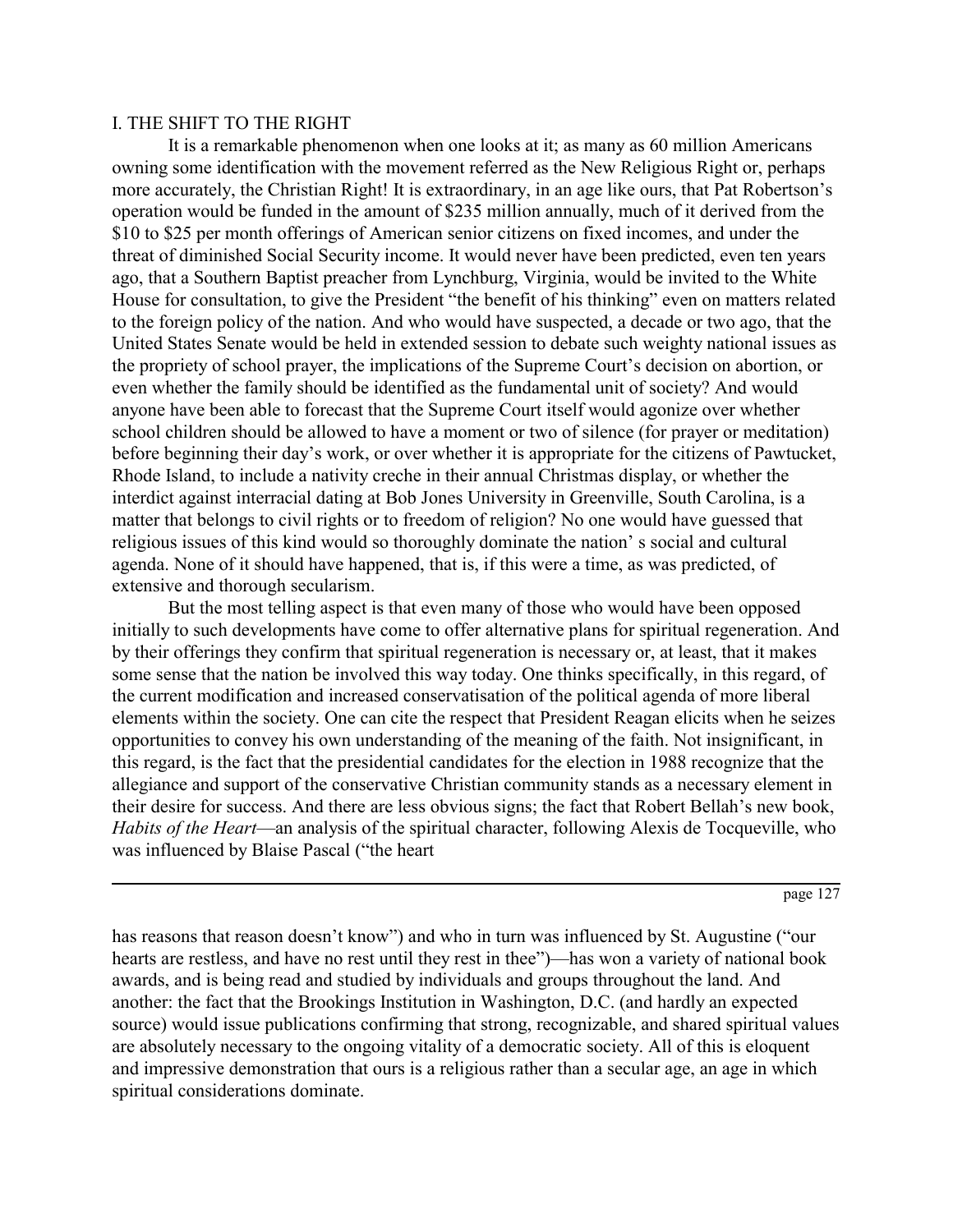## II. HOW TO ASSESS IT?

But we must acknowledge, before pursuing this line of analysis any further, that there are perfectly respectable ways of assessing these developments which do not buy into the rather wholesale positive evaluation. That is, it is altogether arguable that the revival of conservative religious sensitivities is deception or masquerade, a shifting of religious allegiances and enthusiasms to safe areas of human experience and conduct because the *more difficult items* on the *real human agenda* seem elusive, inaccessible, and impenetrable. We really have no satisfying answers with respect to the problems of widespread hunger and poverty, so the argument might proceed, hence we direct our interests toward areas of more immediate compensation. Or the intricacies of what would be required to create and maintain a nation, or a world, of economic justice are so complex that human ingenuity shrinks before them, and we find refuge in safer harbors of more self-evident consolation and reassurance. And the role of the United States in a world that seems dominated by the concerns of emerging "third-world" or developing nations requires such fundamental reassessments of our collective identity that we find it easier and surer to reassert our national pride—even, at times, in Rambo-like fashion—in ways that may have made sense in an era prior to the time that such international transformations and realignments occurred. According to such an appraisal, the rise of conservative spiritual or religious tendencies among us is not a sign of the strength of our collective character but, rather, of our real and abiding impoverishment. As Americans, and as Christians, we resort to the spiritual habits of an earlier time because we haven't yet mastered the necessary alternative. We find the old habits attractive again because we haven't acquired the talent or facility to do what our deeper and truer selves sense is being required of us.

My own reaction is that the evaluation that is only briefly sketched in the preceding paragraph must be taken with great seriousness by anyone who may have been seduced into accepting and celebrating the current conservative Christian revival simply at face value. And yet the judgment that the conservative revival is a charade, an attempted escape from more significant religious and Christian responsibilities, is not necessarily a fatal blow. It need not entail that the contemporary conservative religious revival be taken with less seriousness.

The late H. Richard Niebuhr, the esteemed professor of Christian ethics and theology at Yale Divinity School, used to say that theological statements were often correct in what they affirmed, but wrong in what they overlooked or

page 128

denied. In Niebuhr's judgment, since theological statements can never be comprehensive or explicit enough to be reflective of the entire truth about the gospel—since truth of this high order does not easily yield to systematic conceptual representation—one should approach all of them with considerable practiced discernment. This is also the reason that the history of Christian theology is a dynamic occurrence: one school of thought responds to a predecessor school, as this one had to its predecessor, because no one of them is equipped to say all that is necessary concerning the richness of the gospel message and its application to the changing conditions of our world.

Following Niebuhr's counsel, it is possible, in principle, that both the advocates of the conservative religious revival as well as their numerous and vocal detractors are correct, that is,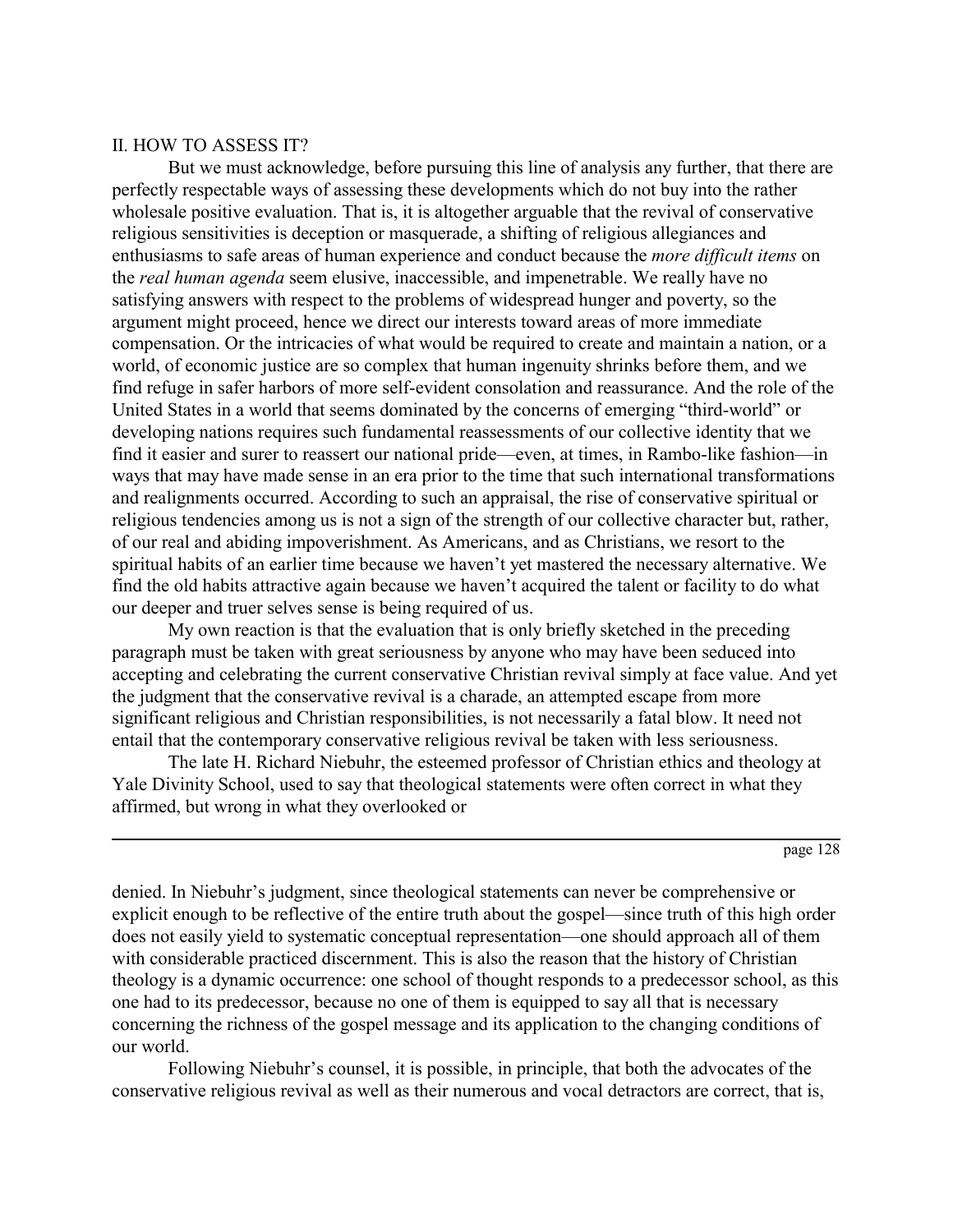correct in what each affirms. It would follow, under the same counsel, that they both may also be wrong—wrong in what they overlook, wrong in what they deny, wrong in what they are unequipped to say, wrong in what they are inattentive to. All of this is possible—yes, it is to be expected—in principle or in theory. But how would it work in practice?

The answer might be found in the necessary relationship of interdependence between need and response. That is, it is conceivable in principle that human beings have an inherent need for the positive products of both of the two contrasting positions, while being unable to satisfy these needs from either one of the two sources of inspiration. It is even conceivable that some of those needs find a more satisfying response from one of the two orientational poles than from the other; that is to be expected if Niebuhr's counsel is diagnostically correct. And it may be possible that conservatives are better able to supply what liberals lack, while liberals are proficient in supplying what conservatives lack. After all, the effectiveness of the political process in our country is dependent upon the interaction between conservative and liberal positions. Persons who identify with the one group will be critical of persons, as it were, on the other side. But few in either group would wish that there were no other group. For if this were to happen, the conversation would also cease, and the conversation is necessary to the vitality of the political process. Indeed that process works itself out through the ongoing give-and-take that occurs between these two orientational poles. And the strength of that which each side brings to the conversation lends resourcefulness to the process. The same must be true in the world of religion.

# III. LOOKING FOR ANOTHER ANGLE

But there is another way of looking at the matter. We inheritors of the achievements of the sixteenth-century Protestant Reformation have been encouraged to accept the principle of single-mindedness in theology. After all, Martin Luther, the chief and most significant reformer, had to discover the absolutely trustworthy basis from which he could contend against his opponents, and this made it necessary for him to sort through the competing claims to normative authority of tradition, creed, the papal magisterium, inner experience, rationality, and/or the Bible. When Luther stood before his own detractors, he knew on what ground he stood. "Unless I can be convinced on the basis of Scripture and plain reason—I do not accept the authority of popes

page 129

and councils, for they have contradicted each other—my conscience is captive to the Word of God." Luther added that he could not recant, "for to go against conscience is neither right nor safe." His was an act of single-minded intensity.

Luther's statement was uttered in the midst of a highly emotionally charged adversarial and combative atmosphere. After all, he was being charged with heresy. He was speaking before a tribunal that had been called to judge his case. He was pleading his case before those who had the authority to excommunicate him from the church, to prevent him from pursuing his teaching career, and to disallow him to continue providing sermons from the pulpit. And the consequence, history records, is the splitting of the unity of the Catholic Church—a fact Jaroslav Pelikan astutely identifies as "a tragic necessity," adding that Protestants have not always known it to be a tragedy, while Catholics have not always acknowledged it to be a necessity.

It is hypothetical, of course, but how would history have accommodated Martin Luther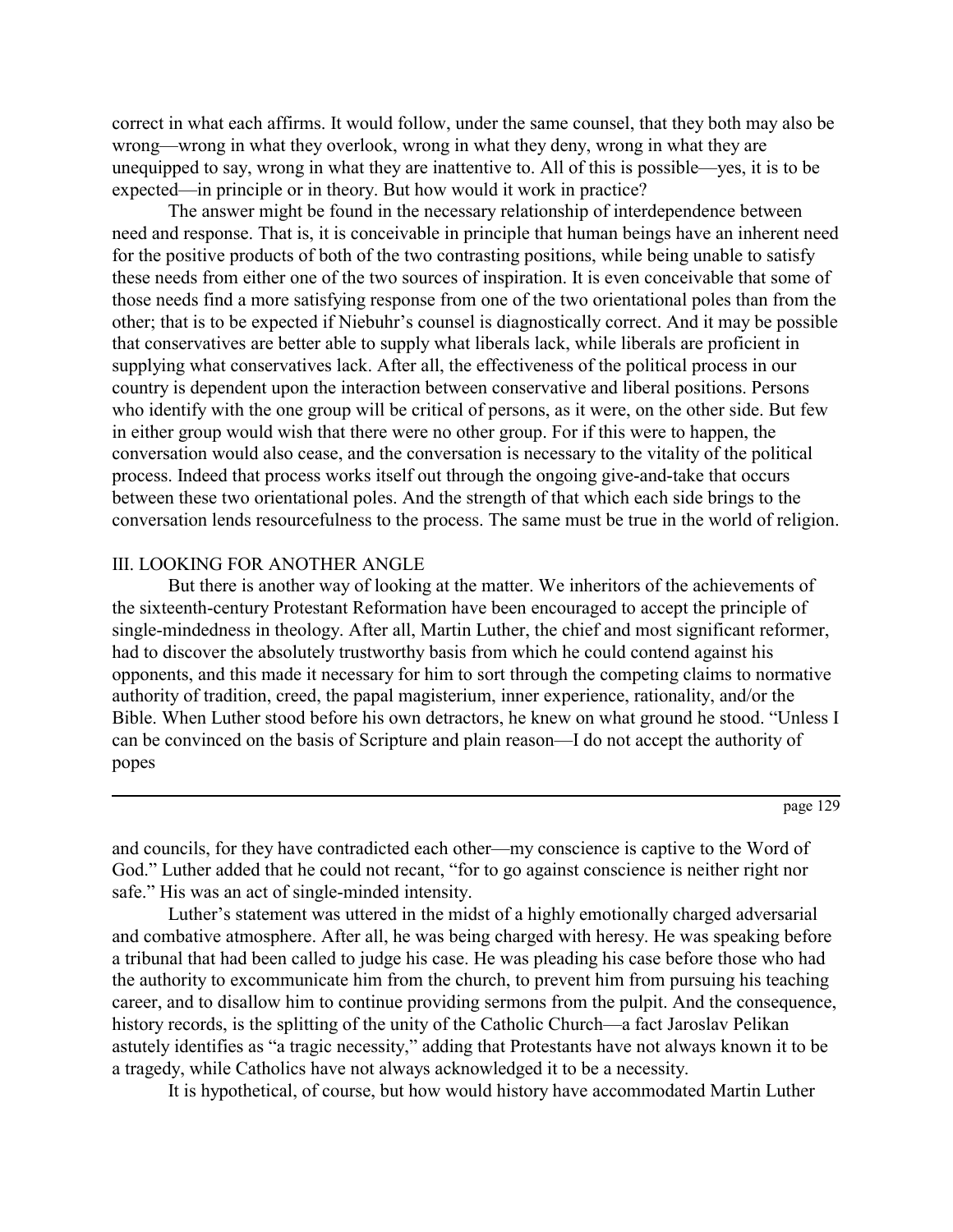had his affirmations not been received within an atmosphere that was both dialectical and adversarial in the extreme? What would the consequences have been had the two orientations not. been on a collision course, with the possibility that only one of them would win? How would Luther's insights have been acknowledged had they not been offered within the climate of doctrinal warfare, an atmosphere that was conducive to making "A Mighty Fortress Is Our God" (all of whose verses are full of warfare imagery) the crowning musical signature of the Reformation movement? Where would history, as well as Christian history, have placed Martin Luther had his cause not become so highly politicized that it led to a rupture—a necessary rupture, certainly—within western institutional Christianity?

Remove it from this adversarial climate, and Luther's insightful reinterpretation of the gospel would stand as a formative event within collective Catholic Christian self-consciousness. Identify it more precisely within such self-consciousness and it becomes Catholic Christian selfcriticism. Treat it as a movement within Christendom, removed from the environment of doctrinal combat, and it would take its place alongside other movements that attracted generations of followers and resilient theological and cultural traditions. Think of it, in this regard, as being similar in many respects to a Franciscan movement, or a Benedictine movement, or a Dominican movement, and, to bring the situation more closely to our own time, as a Catholic Worker movement, or even as a liberation theology movement. Seen from this perspective, there is less need to take a stand regarding its exclusive propriety—if it is correct, the others must be wrong, and vice versa. One can see it instead, following Niebuhr's counsel, as contributing to the fulness of the church's witness concerning the richness of the resources of the gospel. Just as the Franciscans have emphasized an important element in the necessary expression of the gospel, so too has the Lutheran movement. But they need not stand as opposites, or as competing claimants to the truth. Rather they are complementary—as a variety of musical instruments are necessary to the vitality of a symphony orchestra—because the overall intention is to try to give accurate and adequate witness to the richness of that reality by and through which all have been inspired.

I confess that I've come to view the conservative revival in similar terms. Certainly there is much of it that I find unattractive. A great deal of it is

page 130

repressive and recessive. In all sorts of ways, I dislike its style, for its most definitive temperament is not mine, and its overall feel does not often persuade me to adopt a worshipful attitude. But perhaps this shouldn't matter. For unless we wish to require that each thing be all things to all people, or else it cannot receive our positive valuation, or unless we wish to insist that only one mode of expressing the richness of the Christian gospel should be encouraged, I'd be willing to take a longer, broader, and less passionate point of view. I'd be willing to look for the positive consequences of the conservative revival, but never place it in even the potential position of being *the only way.*

### IV. THE QUEST FOR TRANSCENDENCE

And when I do this, I believe it is most significant in its diagnostic ability. Its successes must illustrate—unless one wishes to relegate all of its influence to diabolical sources—that there is an open, intense, and even passionate interest in *transcendence* in America today. From this